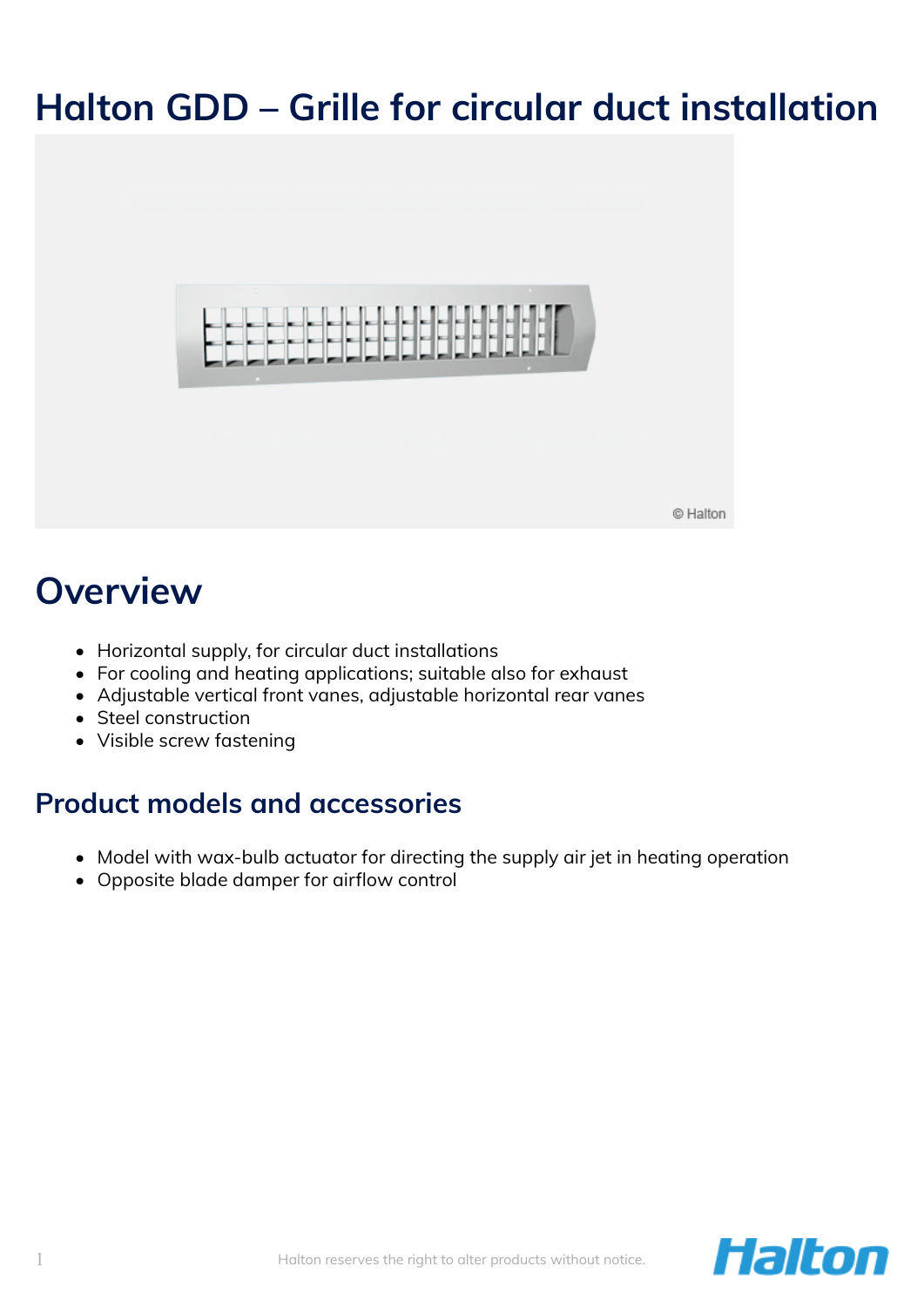# **Dimensions**



| $L \times H$     | L1  | L2  | H1  | H <sub>2</sub> | Duct size   |
|------------------|-----|-----|-----|----------------|-------------|
| $415 \times 72$  | 450 | 400 | 107 | 57             | 160 to 400  |
| $495 \times 72$  | 530 | 480 | 107 | 57             | 160 to 400  |
| $575 \times 72$  | 610 | 560 | 107 | 57             | 160 to 400  |
| $415 \times 115$ | 450 | 400 | 150 | 100            | 315 to 630  |
| $495 \times 115$ | 530 | 480 | 150 | 100            | 315 to 630  |
| $575 \times 115$ | 610 | 560 | 150 | 100            | 315 to 630  |
| $495 \times 155$ | 530 | 480 | 190 | 140            | 630 to 1500 |
| $575 \times 155$ | 610 | 560 | 190 | 140            | 630 to 1500 |
| $495 \times 195$ | 530 | 480 | 230 | 180            | 800 to 1800 |
| $575 \times 195$ | 610 | 560 | 230 | 180            | 800 to 1800 |

Total depth with OG/GDD (airflow adjustment damper) = 52 mm + 45 mm

The free area of the Halton GDD is 62 %.

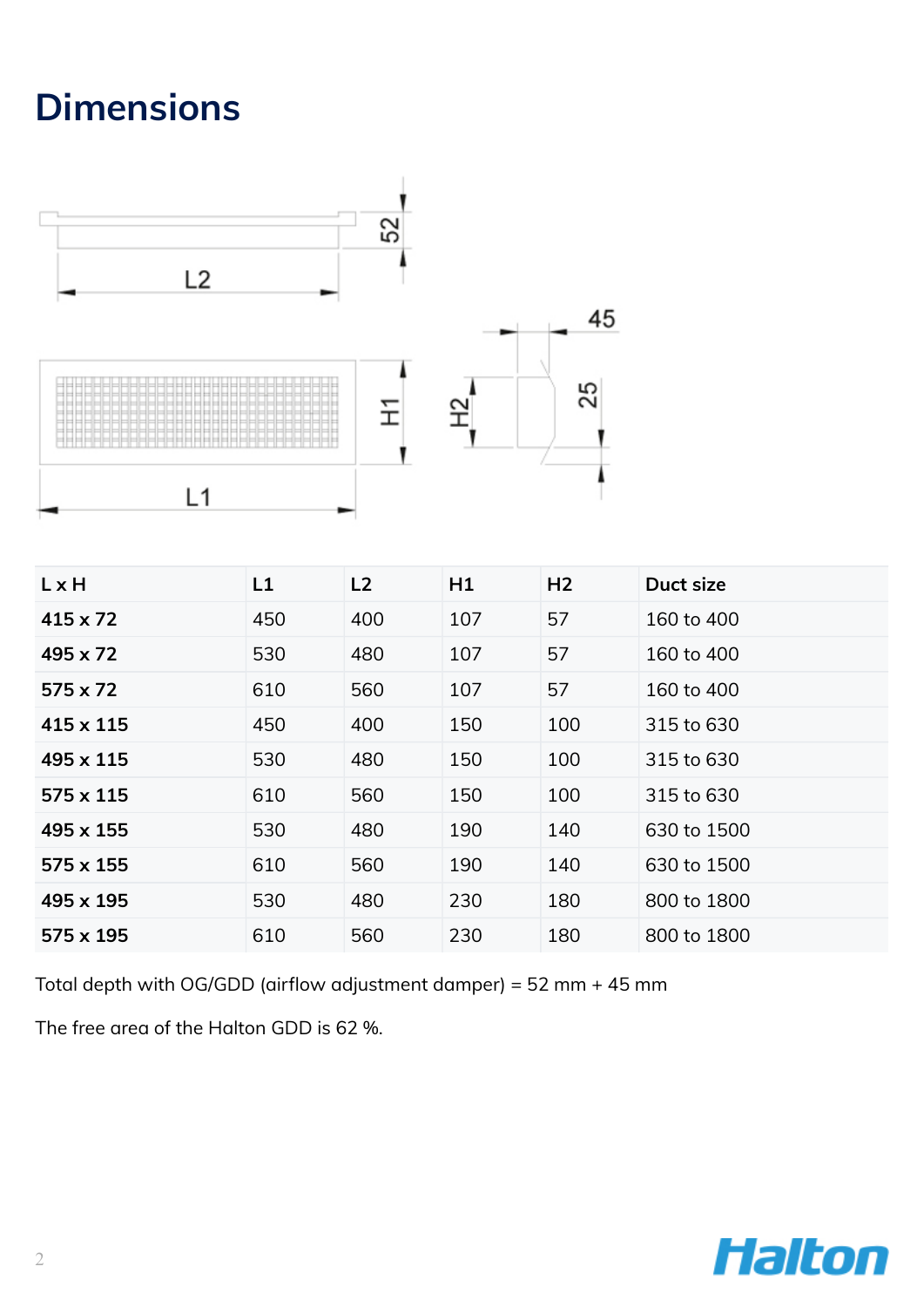# **Material**

| Part  | <b>Material</b> | Finishing                                      | <b>Note</b>                                            |  |
|-------|-----------------|------------------------------------------------|--------------------------------------------------------|--|
| Frame | <b>Steel</b>    | Polyester-painted<br>Grey (RAL 7004/30% gloss) | Special colours and<br>epoxy-painting (100%) available |  |
| Vanes | <b>Steel</b>    | Polyester-painted<br>Grey (RAL 7004/30% gloss) | Special colours and<br>epoxy-painting (100%) available |  |

# **Accessories**



| Accessory                 | Code | Description                                                                     |
|---------------------------|------|---------------------------------------------------------------------------------|
| Airflow adjustment damper | OG   | Aluminium opposite blade damper<br>for flow adjustment                          |
| Wax-bulb actuator         | MT   | The actuator controls the vane angle<br>depending on the supply air temperature |

## **Wax-bulb actuator**

In applications where both heating and cooling are provided, the air pattern can be changed automatically via a wax-bulb actuator.

The wax-bulb actuator alters the angles of the horizontal rear vane depending on the supply air temperature. Neither auxiliary energy nor a dedicated control system are needed.

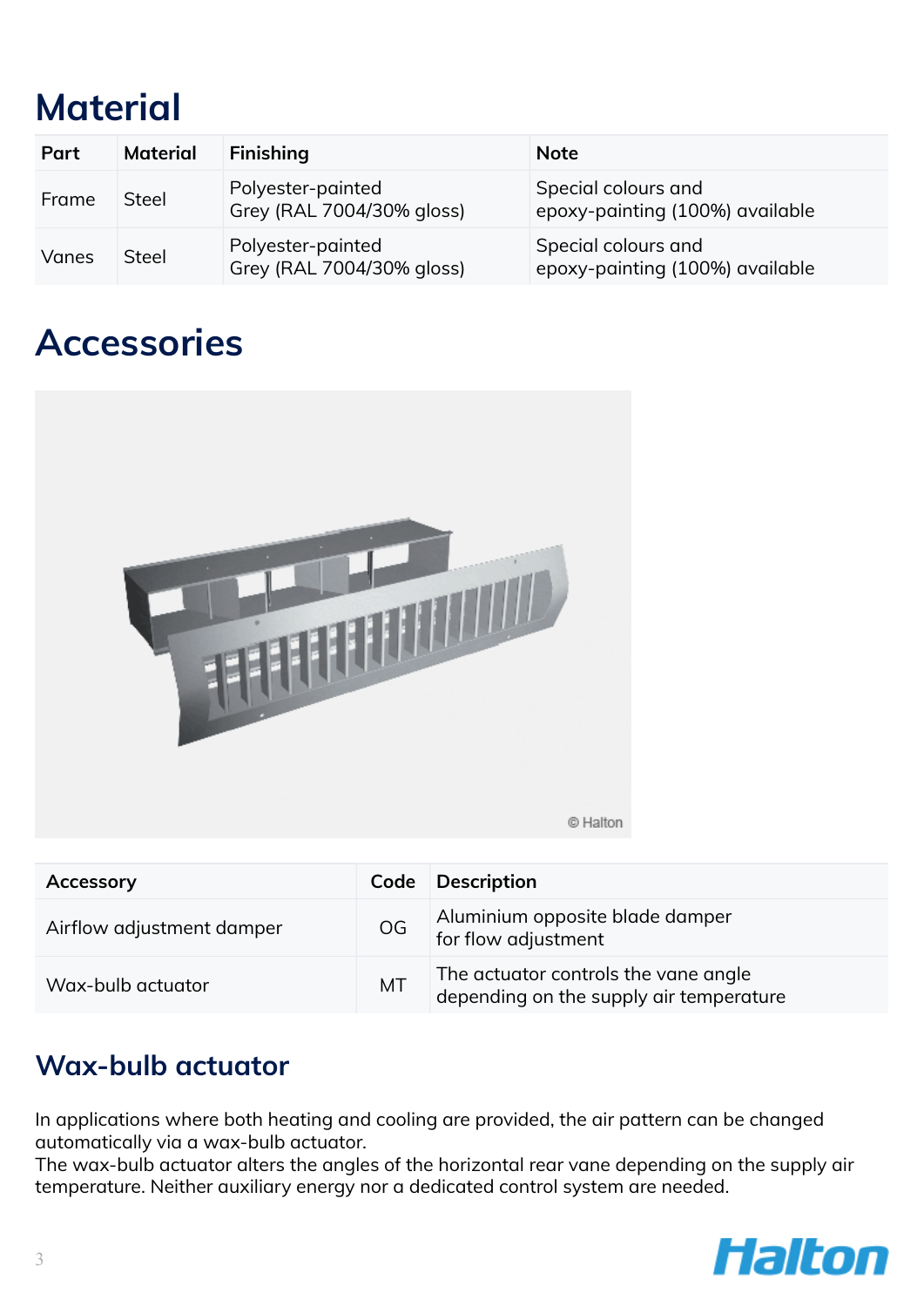When cold air is supplied at a temperature up to 18°C the supply jet is horizontal. The vane angle is 0°. As the supply air temperature rises, the actuator piston progressively changes the angle of the rear vanes in order to direct the supply air jet downwards. The vane angle reaches 45° in 10 to 20 minutes.

No maintenance is required for the wax-bulb actuator.

## **Function**



Supply air is supplied into the space with either horizontal and/or vertical deflection. The supply air mixes with room air in front of the grille.

The supply air is directed horizontally with the adjustable rear vanes. The length and form of the flow pattern can be adjusted by turning the vertical vanes.

The rear vane angle can also be controlled by an optional wax-bulb actuator.

# **Installation**

The grille is connected directly to the duct. For the size of the installation hole, see **Dimensions** page (LxH).

The grille is fastened to the duct with visible screws in pre-drilled holes in the frame.

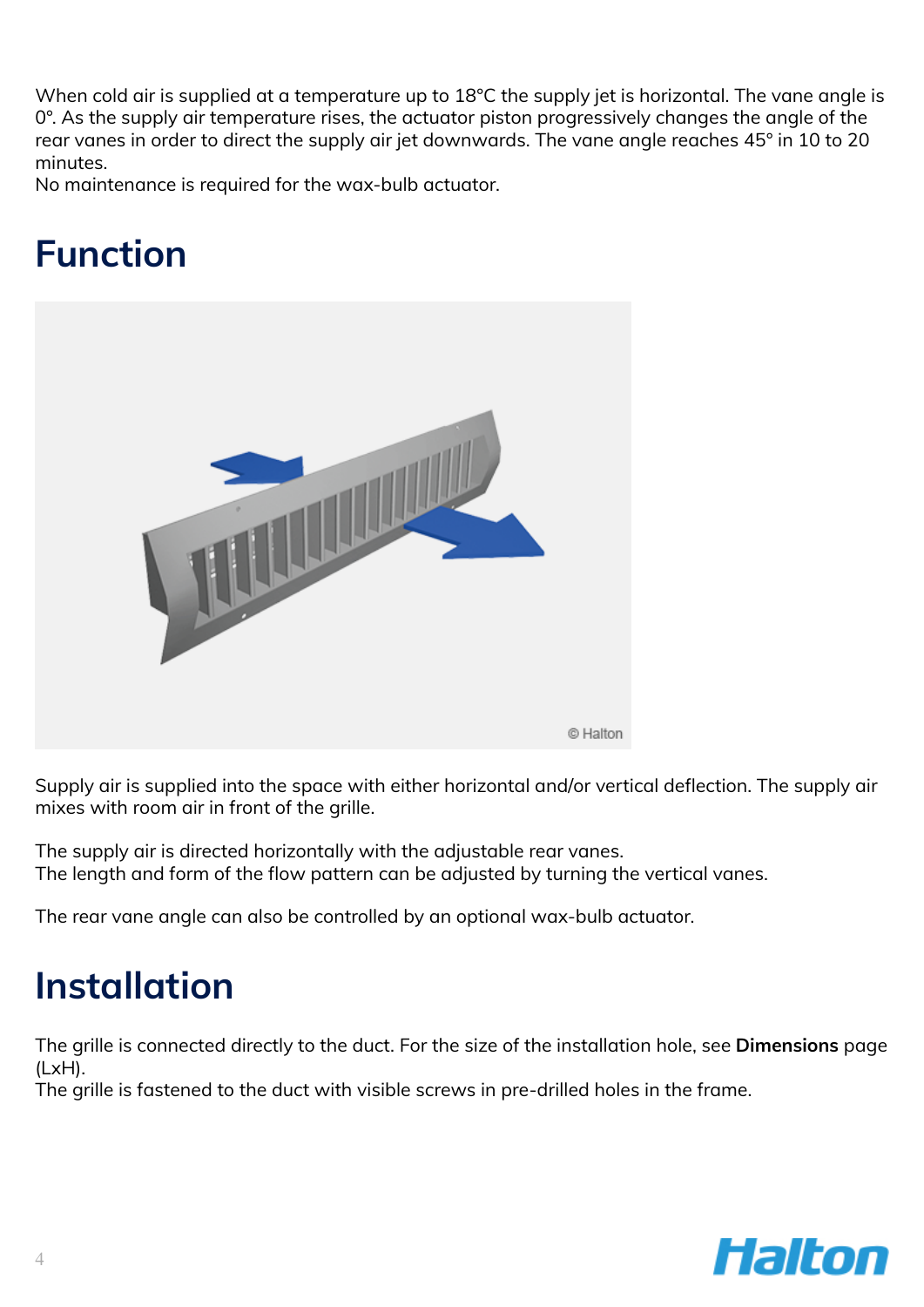# **Adjustment**

The airflow rate can be adjusted when the grille is installed with the airflow adjustment damper OG/GDD.

The airflow is adjusted by turning the damper blades behind the grille with a screwdriver

# **Servicing**

Remove the grille by unscrewing the visible fixing screws. Clean the parts by wiping them with a damp cloth. Push the grille back into place and screw in the fixing screws.

# **Specification**

The grille is made of steel polyester-painted with grey (RAL 7004) standard colour. The grille has adjustable horisontal rear and vertical front vanes.

The frame comprises a sealing gasket. The grille is fastened directly to the circular duct with visible screws. The grille can be installed with an airflow adjustment damper.

The grille has removable for cleaning purposes and to provide access to the circular duct.

## **Optionally**

The supply air jet is controlled according to supply air temperature by a wax-bulb actuator.

# **Order code**

## **GDD-L-H; CO-AC-ZT**

**L = Length (mm)** 415, 495, 575

**H = Height (mm)** 72, 115, 155, 195